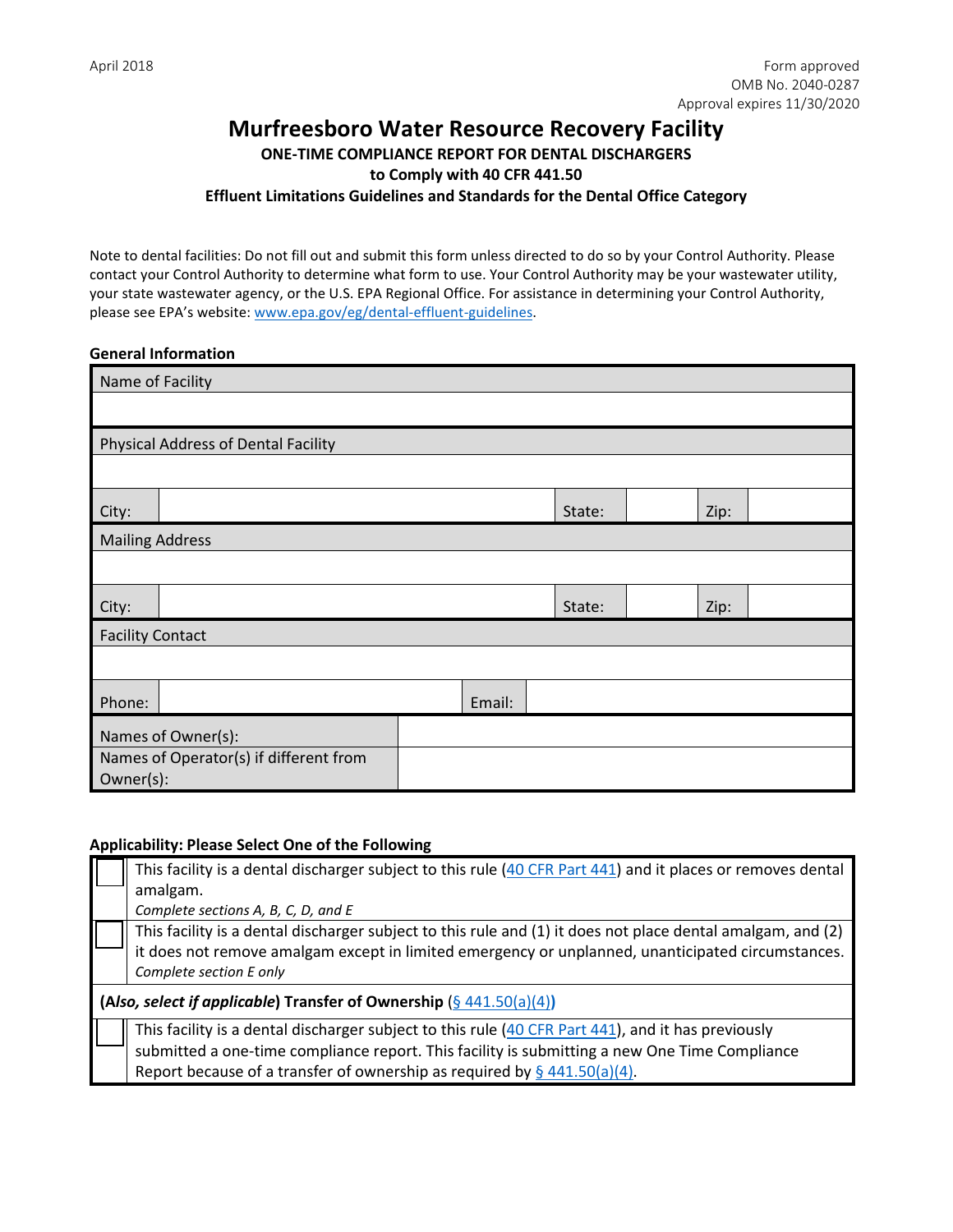# **Section A**

| <b>Description of Facility</b>                                                                                                               |                                                                                     |  |  |  |  |
|----------------------------------------------------------------------------------------------------------------------------------------------|-------------------------------------------------------------------------------------|--|--|--|--|
| Total number of chairs:                                                                                                                      |                                                                                     |  |  |  |  |
| Total number of chairs at which amalgam may be present in the resulting<br>wastewater (i.e., chairs where amalgam may be placed or removed): |                                                                                     |  |  |  |  |
|                                                                                                                                              | Description of any amalgam separator(s) or equivalent device(s) currently operated: |  |  |  |  |
|                                                                                                                                              |                                                                                     |  |  |  |  |
| The facility discharged amalgam process wastewater prior to July 14th, 2017 under any<br><b>YES</b><br>NO.<br>ownership.                     |                                                                                     |  |  |  |  |

## **Section B**

## **Description of Amalgam Separator or Equivalent Device**

|             | The dental facility has installed one or more ISO 11143 (or ANSI/ADA 108-2009) compliant |                                                                                                                                |              |                                  | Chairs: |
|-------------|------------------------------------------------------------------------------------------|--------------------------------------------------------------------------------------------------------------------------------|--------------|----------------------------------|---------|
|             | amalgam separators (or equivalent devices) that captures all amalgam containing waste at |                                                                                                                                |              |                                  |         |
|             |                                                                                          | the following number of chairs at which amalgam placement or removal may occur:                                                |              |                                  |         |
|             |                                                                                          | The dental facility installed prior to June 14, 2017 one or more existing amalgam separators                                   |              |                                  | Chairs: |
|             |                                                                                          | that do not meet the requirements of $\S$ 441.30(a)(1)(i) and (ii) at the following number of                                  |              |                                  |         |
|             |                                                                                          | chairs at which amalgam placement or removal may occur:                                                                        |              |                                  |         |
|             |                                                                                          | I understand that such separators must be replaced with one or more amalgam separators (or                                     |              |                                  |         |
|             |                                                                                          | equivalent devices) that meet the requirements of $\frac{6}{9}$ 441.30(a)(1) or $\frac{6}{9}$ 441.30(a)(2), after their useful |              |                                  |         |
|             |                                                                                          | life has ended, and no later than June 14, 2027, whichever is sooner.                                                          |              |                                  |         |
|             | <b>Make</b>                                                                              | <b>Model</b>                                                                                                                   |              | <b>Year of installation</b>      |         |
|             |                                                                                          |                                                                                                                                |              |                                  |         |
|             |                                                                                          |                                                                                                                                |              |                                  |         |
|             |                                                                                          |                                                                                                                                |              |                                  |         |
|             | My facility operates an equivalent device.                                               |                                                                                                                                |              |                                  |         |
|             |                                                                                          |                                                                                                                                |              |                                  |         |
|             |                                                                                          |                                                                                                                                |              | Average removal<br>efficiency of |         |
|             |                                                                                          |                                                                                                                                |              | equivalent device,               |         |
|             |                                                                                          |                                                                                                                                | Year of      | as determined per $\frac{6}{9}$  |         |
| <b>Make</b> |                                                                                          | <b>Model</b>                                                                                                                   | installation | 441.30(a)(2)i- iii.              |         |
|             |                                                                                          |                                                                                                                                |              |                                  |         |
|             |                                                                                          |                                                                                                                                |              |                                  |         |
|             |                                                                                          |                                                                                                                                |              |                                  |         |
|             |                                                                                          |                                                                                                                                |              |                                  |         |
|             |                                                                                          |                                                                                                                                |              |                                  |         |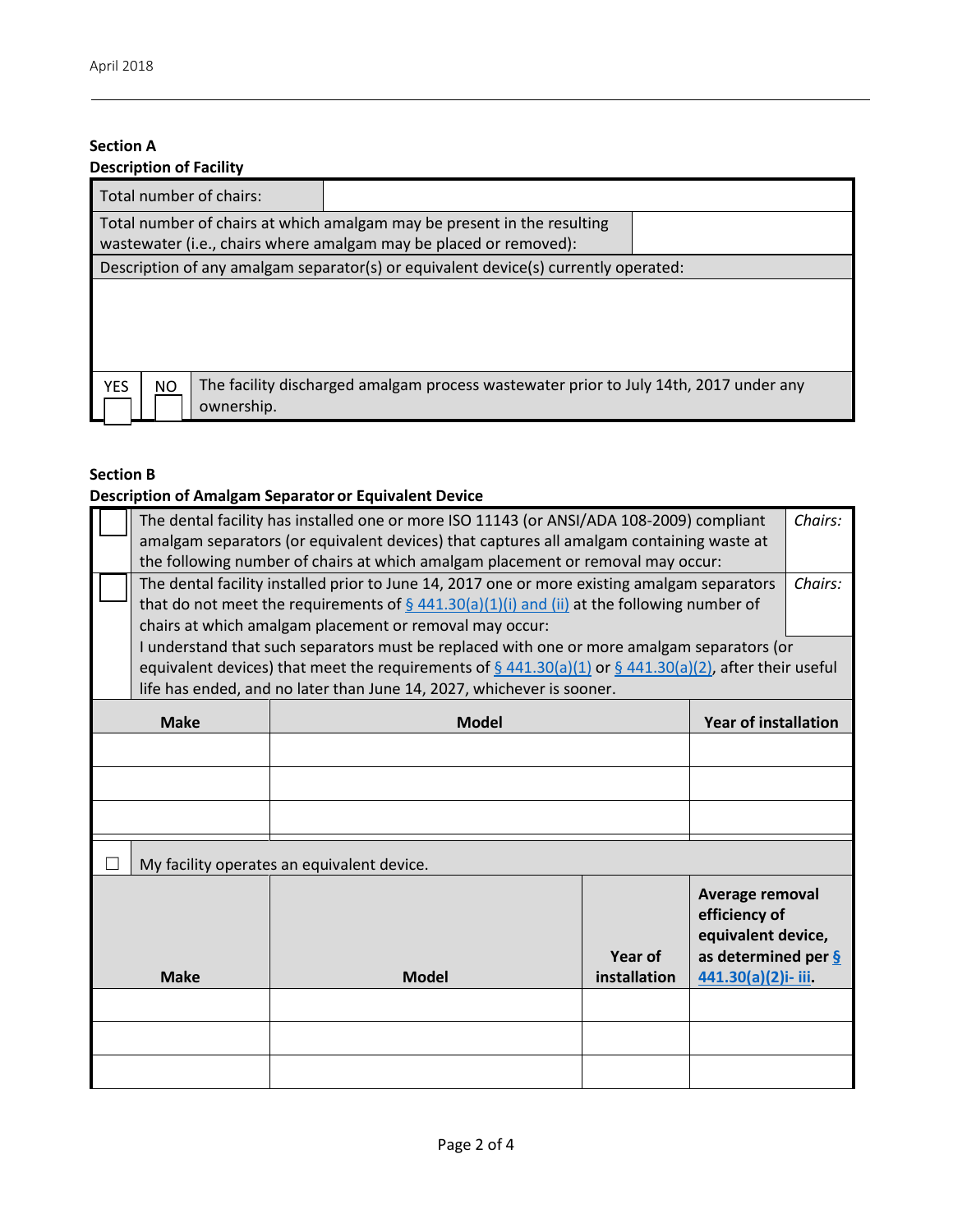### **Section C**

### **Design, Operation and Maintenance of Amalgam Separator/Equivalent Device**

|                                                                                                                                                                  | <b>YES</b>          | I certify that the amalgam separator (or equivalent device) is designed and will be<br>operated and maintained to meet the requirements in $\S$ 441.30 or $\S$ 441.40. |  |  |
|------------------------------------------------------------------------------------------------------------------------------------------------------------------|---------------------|------------------------------------------------------------------------------------------------------------------------------------------------------------------------|--|--|
| A third-party service provider is under contract with this facility to ensure proper operation and<br>maintenance in accordance with $\S$ 441.30 or $\S$ 441.40. |                     |                                                                                                                                                                        |  |  |
|                                                                                                                                                                  | <b>YES</b>          | Name of third-party service<br>provider (e.g. Company<br>Name) that maintains the<br>amalgam separator or<br>equivalent device (if<br>applicable):                     |  |  |
|                                                                                                                                                                  | <b>NO</b>           | If none, provide a description of the practices employed by the facility to ensure<br>proper operation and maintenance in accordance with $\S$ 441.30 or $\S$ 441.40.  |  |  |
|                                                                                                                                                                  | Describe practices: |                                                                                                                                                                        |  |  |

### **Section D**

### **Best Management Practices (BMP) Certifications**

The above named dental discharger is implementing the following BMPs as specified in  $\S$  [441.30\(b\)](https://www.federalregister.gov/d/2017-12338/p-299) or [§ 441.40](https://www.federalregister.gov/d/2017-12338/p-309) and will continue to do so.

- Waste amalgam including, but not limited to, dental amalgam from chair-side traps, screens, vacuum pump filters, dental tools, cuspidors, or collection devices, must not be discharged to a publicly owned treatment works (e.g., municipal sewage system).
- Dental unit water lines, chair-side traps, and vacuum lines that discharge amalgam process wastewater to a publicly owned treatment works (e.g., municipal sewage system) must not be cleaned with oxidizing or acidic cleaners, including but not limited to bleach, chlorine, iodine and peroxide that have a pH lower than 6 or greater than 8 (i.e. cleaners that may increase the dissolution of mercury).